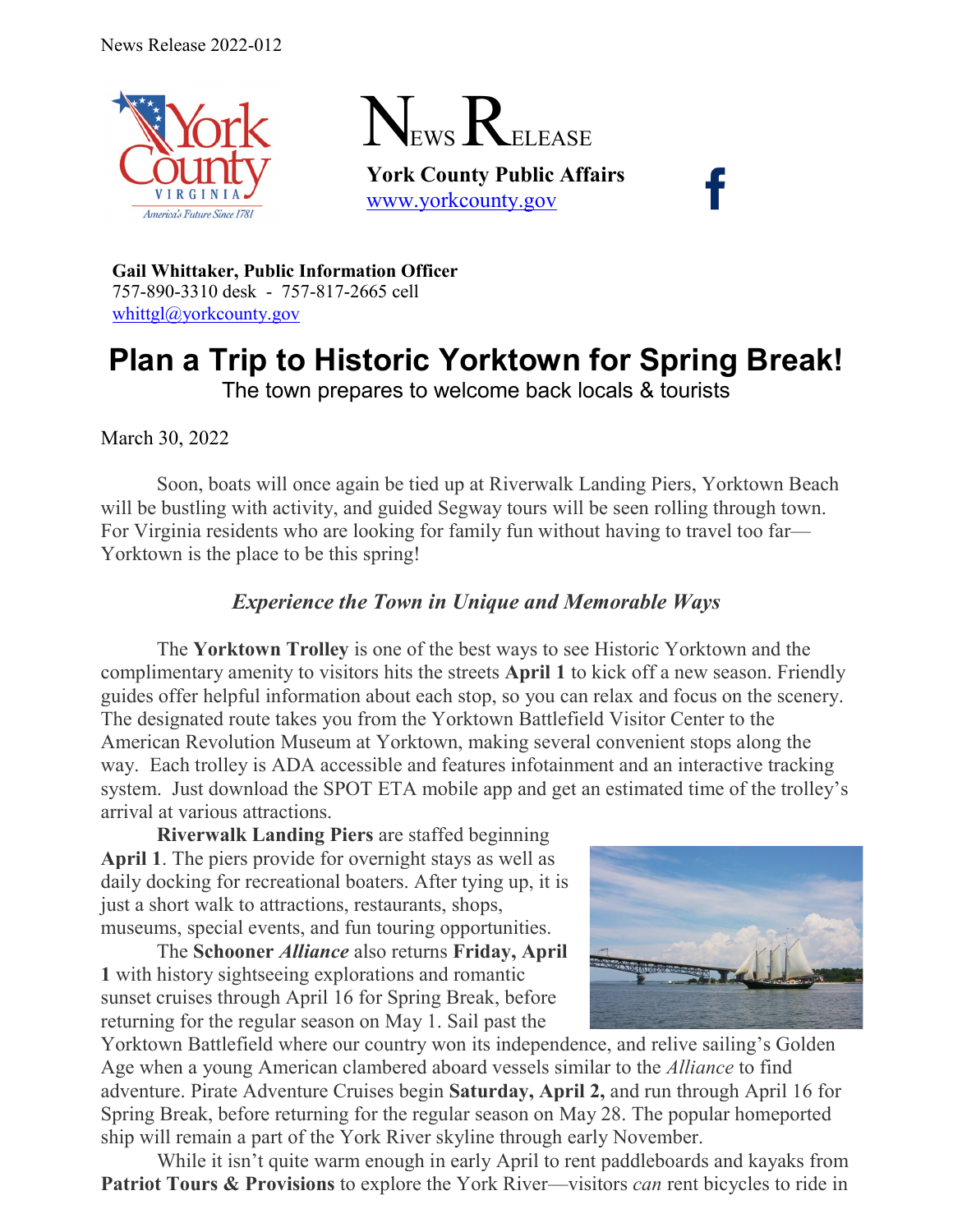and around Historic Yorktown, including the trails on the Yorktown Battlefield. Families with teenagers can also book guided Segway tours with routes that travel along the beautiful waterfront and up along Historic Main Street. During the longer 2-hour tour, riders will learn the basic history of Yorktown during the Colonial, Revolutionary, and Civil War periods.

The excitement in town isn't just during the day! Be sure to come back after the sun goes down to explore with **Yorktown Ghost Walks**. Learn about the history and haunts of Colonial Yorktown as told by actual paranormal investigators.

#### *Galleries Offer Unique Souvenirs to Remember Your Trip!*

The **Gallery at York Hall** re-opens **April 1** with regular hours of Tuesday through Saturday, 10 a.m. to 4 p.m., and Sundays from 1 to 4 p.m. Admission is free. The Gallery features the work of more than 300 local artists along with a variety of themed exhibits that change every six to eight weeks. This year's season kicks off with a **Quilts Past & Present Exhibit** for **April and May**. It remains one of the most unique locations to purchase one-of-a-kind Yorktown souvenirs, including items featuring the popular



Yorktown Onion; Fifes and Drums of York Town; Revolutionary-era soldiers, and nauticalthemed art. The Gallery's volunteers serve the community by maintaining a visitor information area—offering brochures, maps, and discounts, along with friendly service and hospitality to more than 18,000 visitors each year.

**On the Hill Gallery** offers unique and sought-after artwork from local and regional artists. Located on Historic Main Street in a quaint little building, visitors will find everything from paintings and jewelry to home and office decor.

#### *Sneak in a Few Living History Lessons While You're Here!*

**The Watermen's Museum** reopens **Friday, April 1,** with four exciting new exhibits! Learn about Sea Level Rise and Land Subsidence, Oyster Harvesting and Aquaculture, Maritime Trades, and Comparative Energy. This unique museum will give you an understanding of the role Chesapeake Bay watermen, from pre-colonial to modern times, have played in the shaping of our nation. Don't miss the 7<sup>th</sup> Annual Tartans and Tie-Dve Celebration on April 9, and on April 16, take part in York County History Day. Look for music, storytelling, living history, a cannon firing, and even a chili cook-off at several locations throughout the day.

The **York County Historical Museum** opens for the season on **April 1.** View artifacts that tell the rich and varied stories of York County's past—from the time of the earliest Native Americans, colonial-era Yorktown, and both the battlefield and home fronts of the Revolutionary War through World War II. The museum is free and located in the lower level of York Hall. Hours vary based on the availability of volunteers.

The **American Revolution Museum at Yorktown** is a great way to get in a little learning and have loads of fun at the same time! Be sure to check out the short (just 10 minutes) immersive film entitled "The Siege of Yorktown" shown in the Experiential Theater. There are always hands-on activities taking place in the outdoor living history exhibits. You don't want to miss periodic musket firings in the Continental Army